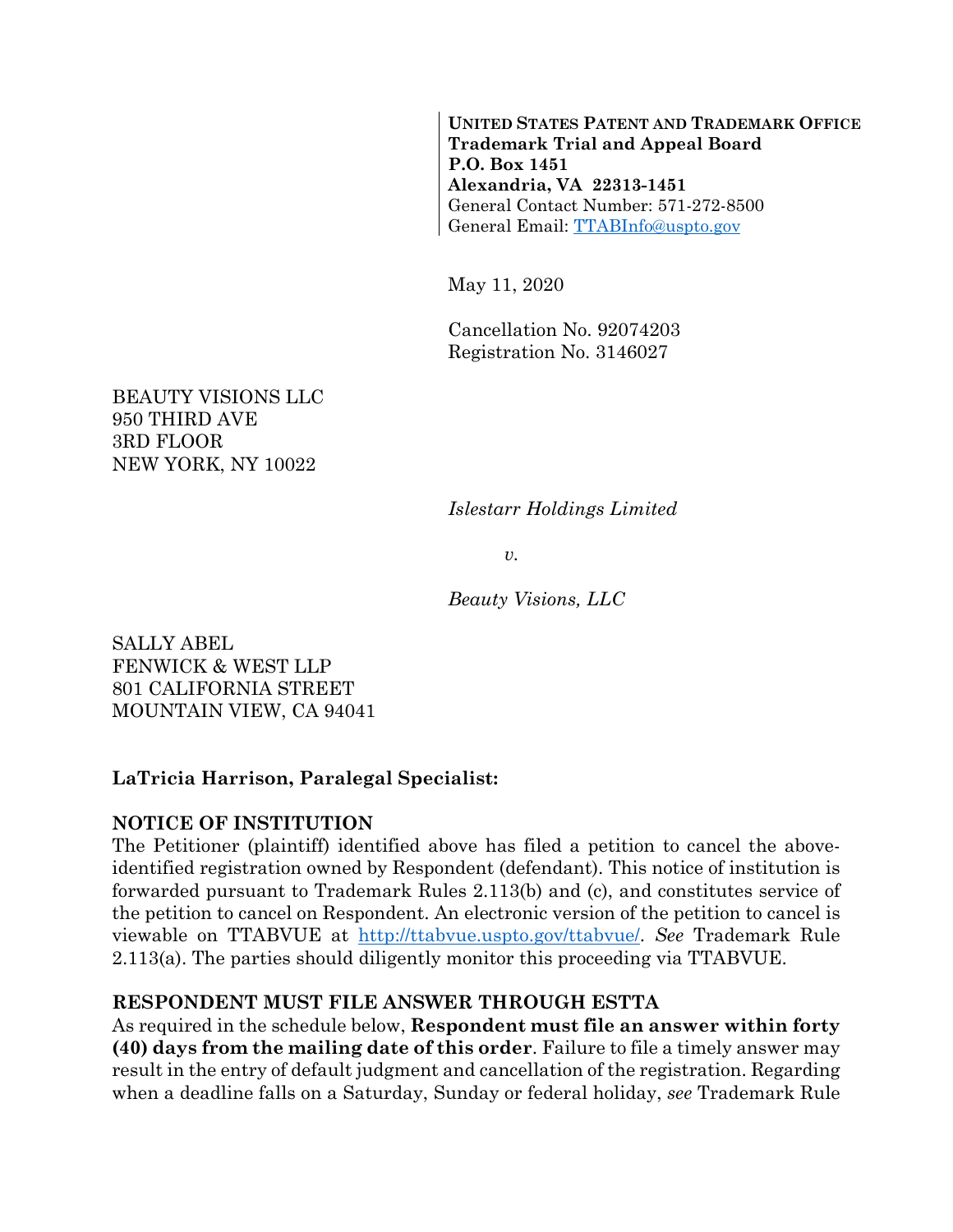2.196. Respondent must file the answer through ESTTA - Electronic System for Trademark Trials and Appeals, unless ESTTA is unavailable due to technical problems or extraordinary circumstances are present. An answer filed on paper under these limited circumstances must be accompanied by a Petition to the Director (and the required fee under Trademark Rule 2.6). *See* Trademark Rule 2.114(b)(1). In substance, Respondent's answer must comply with Fed. R. Civ. P. 8(b); it must admit or deny the allegations in the petition to cancel, and may include available defenses and counterclaims. Regarding the form and content of an answer, *see* Trademark Rule 2.114(b)(2) and TBMP § 311.

#### **DUTY TO MAINTAIN ACCURATE CORRESPONDENCE INFORMATION**

Throughout this proceeding, the parties, and their attorneys or representatives, must notify the Board of any correction or update of physical address and email address, and should use the ESTTA change of address form. *See* Trademark Rule 2.18(b); TBMP § 117.

#### **SERVICE OF ANSWER AND OF ALL SUBMISSIONS**

The service of the answer, of all other submissions in this proceeding, and of all matters that are required to be served but not required to be filed in the proceeding record, **must** be by **email** unless the parties stipulate otherwise. Trademark Rule 2.119(b). In the absence of a stipulation, service may be by other means **only** under the **limited** circumstances and in a manner specified in Trademark Rule 2.119(b). Regarding the signing and service of all submissions, *see* TBMP §§ 113-113.04.

The answer, and all other submissions, **must** include proof of service. As noted in TBMP § 113.03, proof of service may be in the following certificate of service form:

*I hereby certify that a true and complete copy of the foregoing (insert title of submission) has been served on (insert name of opposing counsel or party) by forwarding said copy on (insert date of mailing), via email (or insert other appropriate method of delivery) to: (set out name, and address or email address of opposing counsel or party).* 

| Signature_ |  |  |
|------------|--|--|
| Date       |  |  |

### **SUBMIT ALL FILINGS ONLINE VIA ESTTA**

Submissions **must** be filed via ESTTA, the Board's online filing system, unless ESTTA is unavailable due to technical problems or extraordinary circumstances are present. Trademark Rule 2.126(a). Submissions may be filed in paper form **only** under the **limited** circumstances specified in Trademark Rule 2.126(b), with a required written explanation. ESTTA is accessible at the Board's webpage: http://estta.uspto.gov/. The page has instructions and tips. ESTTA offers various forms, some of which may require attachments and/or a fee. For technical questions,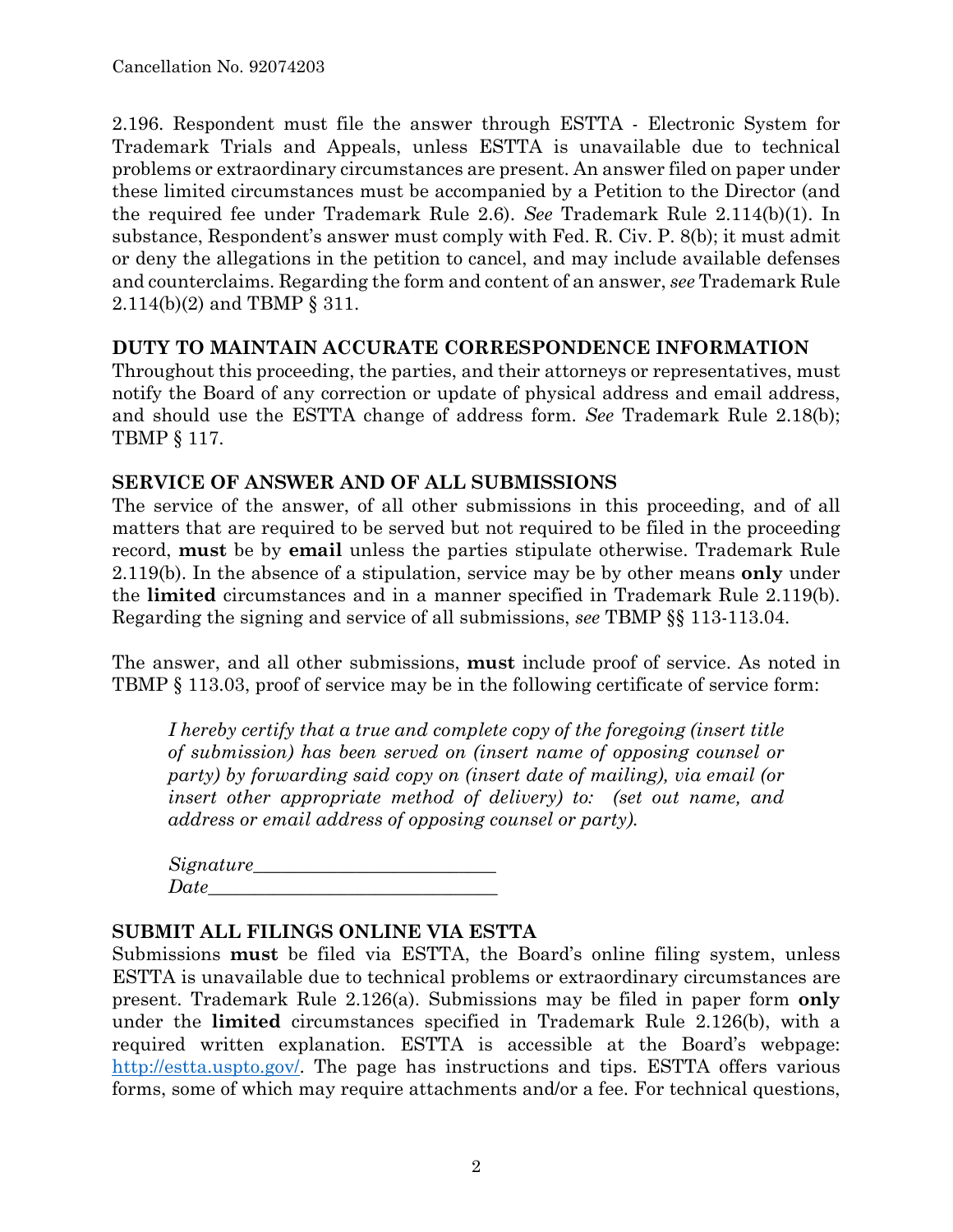a party may call 571-272-8500 (Mon-Fri 8:30 a.m. to 5 p.m. ET) or email ESTTA@uspto.gov. This proceeding involves several deadlines, and due to potential technical issues, parties should not wait until the deadline to submit filings. The Board may **decline to consider** an untimely submission. Moreover, Trademark Rule 2.126 sets forth the required form and format for all submissions (*e.g.*, page limitations), and the Board may **decline to consider** any submission that does not comply with this rule, including, but not limited to motions, briefs, exhibits, and deposition transcripts.

#### **CONFERENCE, DISCOVERY, DISCLOSURE AND TRIAL SCHEDULE**

| Time to Answer                              | 6/20/2020  |
|---------------------------------------------|------------|
| Deadline for Discovery Conference           | 7/20/2020  |
| Discovery Opens                             | 7/20/2020  |
| Initial Disclosures Due                     | 8/19/2020  |
| <b>Expert Disclosures Due</b>               | 12/17/2020 |
| Discovery Closes                            | 1/16/2021  |
| Plaintiff's Pretrial Disclosures Due        | 3/2/2021   |
| Plaintiff's 30-day Trial Period Ends        | 4/16/2021  |
| Defendant's Pretrial Disclosures Due        | 5/1/2021   |
| Defendant's 30-day Trial Period Ends        | 6/15/2021  |
| <b>Plaintiff's Rebuttal Disclosures Due</b> | 6/30/2021  |
| Plaintiff's 15-day Rebuttal Period Ends     | 7/30/2021  |
| Plaintiff's Opening Brief Due               | 9/28/2021  |
| Defendant's Brief Due                       | 10/28/2021 |
| Plaintiff's Reply Brief Due                 | 11/12/2021 |
| Request for Oral Hearing (optional) Due     | 11/22/2021 |

### **PARTIES ARE REQUIRED TO HOLD DISCOVERY CONFERENCE**

The parties are required to schedule and hold a discovery conference by the deadline in the schedule in this order, or as reset by the Board. In the conference, the parties are required to discuss, at a minimum, 1) the nature and basis of their claims and defenses, 2) the possibility of promptly settling, or at least narrowing the scope of claims or defenses, and 3) arrangements for disclosures, discovery, preserving discoverable information and introduction of evidence at trial. For guidance, *see* Fed. R. Civ. P. 26(f), Trademark Rule 2.120(a)(2)(i) and TBMP §§ 401.01 and 408.01(a).

The parties must hold the conference in person, by telephone or by a means on which they agree. A Board interlocutory attorney or administrative trademark judge will participate in the conference either upon request of any party made no later than ten (10) days prior to the conference deadline, or when the Board deems it useful to have Board involvement. *See* Trademark Rule 2.120(a)(2)(i). A request for Board participation must be made either through ESTTA, or by telephone call to the assigned interlocutory attorney named on the TTABVUE record for this proceeding.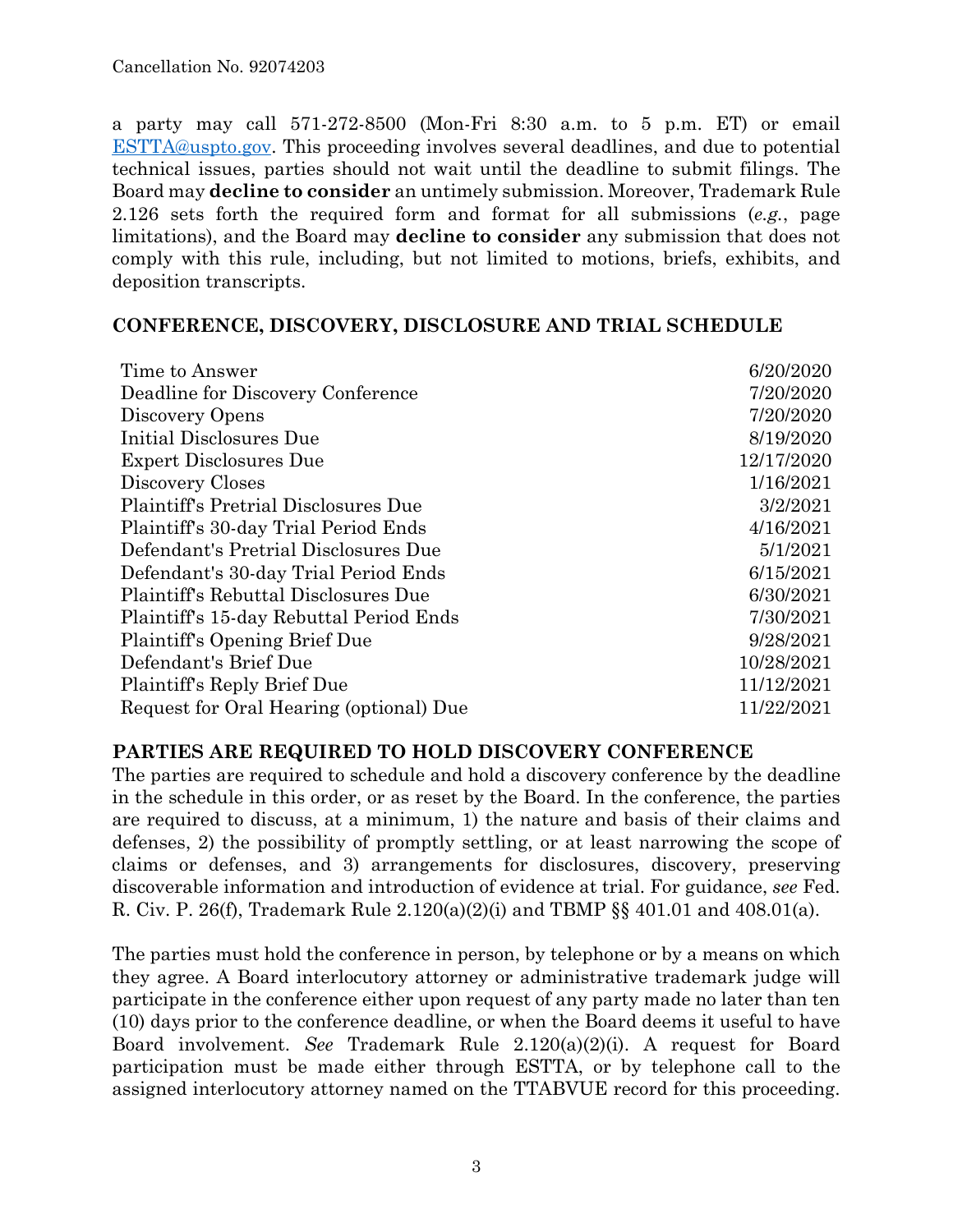A party requesting Board participation should first determine possible dates and times when all parties are available. A conference with a Board attorney's participation will be by telephone in accordance with the Board's instructions.

For efficiency, the parties may stipulate to various procedural and substantive disclosure, discovery and trial matters (*e.g.*, modification of deadlines and obligations) upon written stipulation and approval by the Board. Trademark Rule  $2.120(a)(2)(iv)$ provides a non-exhaustive list of matters to which parties may stipulate. The best practice is to reduce all stipulations to writing. If email service is not practical, such as for voluminous document production in discovery, the parties should discuss in the conference how production will be made. The parties, and their attorneys or representatives, have **a duty to cooperate** in the discovery process. TBMP § 408.01.

## **PROTECTIVE ORDER FOR CONFIDENTIAL INFORMATION**

The Board's Standard Protective Order is automatically imposed in all *inter partes* proceedings, and is available at https://www.uspto.gov/trademarks-applicationprocess/appealing-trademark-decisions/standard-documents-and-guidelines-0. During their conference, the parties should discuss whether they will use an alternative or modified protective order, subject to approval by the Board. *See* Trademark Rule 2.116(g) and TBMP § 412. The standard order does not automatically protect confidential information; its provisions for designating confidential information must be utilized as needed by the parties. Trademark Rule 2.126(c) sets forth the procedure for filing confidential submissions.

# **ACCELERATED CASE RESOLUTION (ACR)**

During their conference, the parties are to discuss whether they wish to seek mediation or arbitration, and whether they can stipulate to the Board's Accelerated Case Resolution (ACR) process for a more efficient and cost-effective means of obtaining the Board's determination of the proceeding. For details, and examples of ACR proceedings, *see* TBMP § 528, and the Board's webpage: http://www.uspto.gov/ttab.

### **INITIAL DISCLOSURES AND DISCOVERY**

Regarding the deadline for and contents of initial disclosures, *see* Trademark Rules  $2.120(a)(1)$  and  $(2)(i)$ , and TBMP § 401.02. Regarding deadlines for serving and responding to discovery, *see* Trademark Rule 2.120(a)(3) and TBMP § 403.03. Certain provisions of Fed. R. Civ. P. 26 are applicable in modified form. Note that written discovery (interrogatories, requests for production, requests for admission) must be served **early** enough so that responses will be due **no later than** the close of discovery. Regarding the scope and limits of discovery, *see* TBMP 414; discoverable items may include documents, tangible things, and electronically stored information (ESI).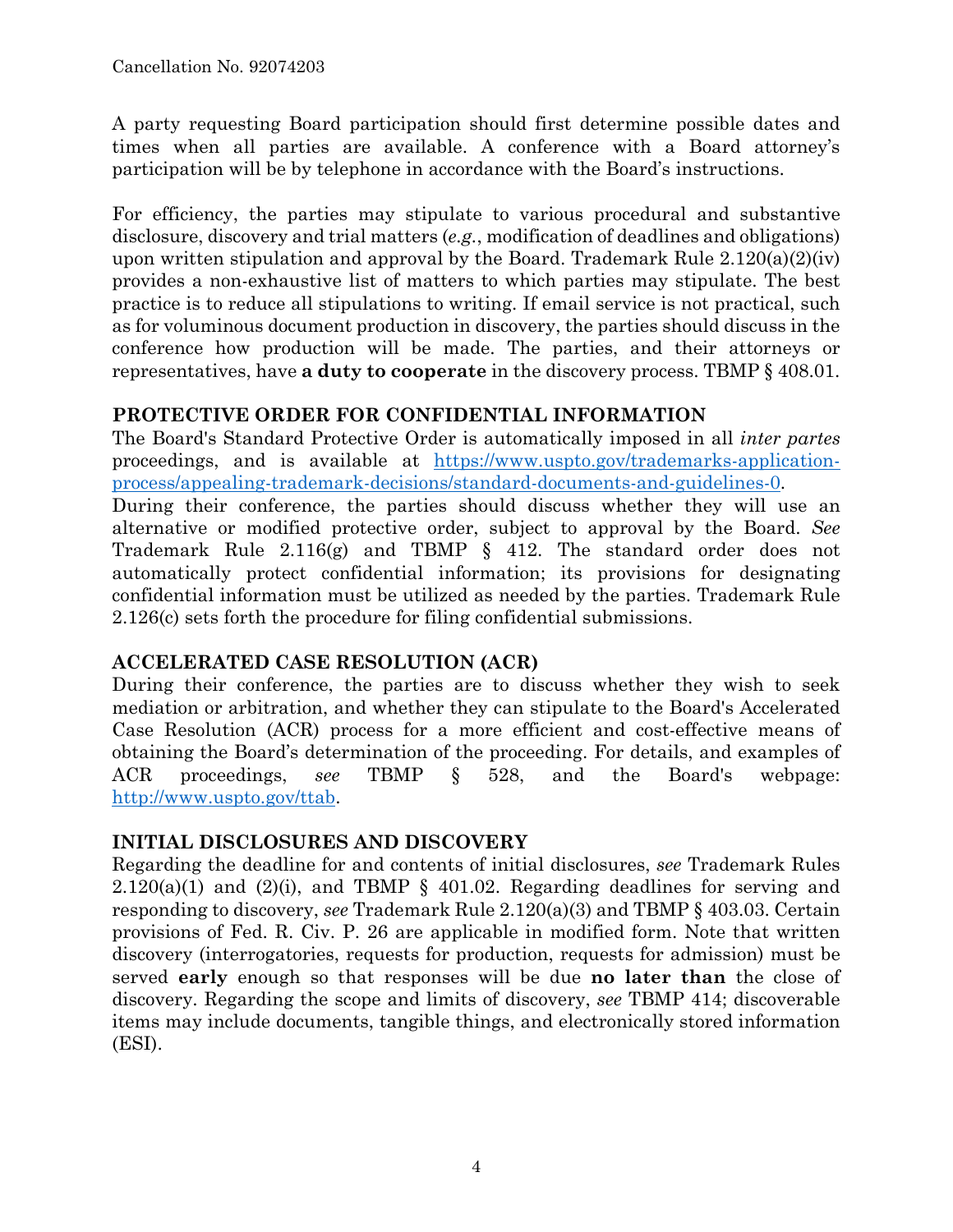#### **MOTIONS**

1

Certain provisions of Fed. R. Civ. P. 11 apply to all submissions in Board proceedings. *See* TBMP § 527.02. Regarding available motions, *see* TBMP Chapter 500. Regarding applicable deadlines to respond to motions, depending on the motion filed, *see* Trademark Rules 2.127(a) and (e)(1). When a party timely files a potentially dispositive motion the proceeding is suspended with respect to all matters not germane to the motion. *See* Trademark Rule 2.127(d). In addressing motions or other filings, if it appears to the Board that a telephone conference would be beneficial, or upon request of one or both parties, the Board may schedule a conference. *See* Trademark Rule  $2.120(j)(1)$  and TBMP § 502.06(a).

### **PRETRIAL DISCLOSURES, TRIAL AND BRIEFING**

Regarding the procedures and deadlines for pretrial disclosures and trial, and specifically the noticing, taking, serving and submitting of evidence and testimony, *see* Trademark Rules 2.120(k), 2.121, 2.122, 2.123 and 2.125, as well as TBMP Chapter 700. The parties should review these authorities. For example: witness testimony may be submitted in the form of affidavit or declaration subject to the right to oral cross examination; transcripts of testimony depositions, with exhibits, must be served on each adverse party within thirty (30) days after completion of taking the testimony; certified transcripts and exhibits must be filed, with notice of such filing served on each adverse party; and all notices of reliance must be submitted during the submitting party's assigned testimony period and must indicate generally the relevance the evidence and associate it with one or more issues.

Main briefs shall be filed in accordance with Trademark Rules 2.128(a) and (b). An oral hearing is not required, but will be scheduled upon separate notice timely filed pursuant to Trademark Rule 2.129(a). Regarding briefs and oral hearings, *see* TBMP §§ 801-802.

### **TIPS FOR FILING EVIDENCE, TESTIMONY, OR LARGE DOCUMENTS**

The Board requires each submission to meet the following criteria before it will be considered: 1) pages must be legible and easily read on a computer screen; 2) page orientation should be determined by its ease of viewing relevant text or evidence, for example, there should be no sideways or upside-down pages; 3) pages must appear in their proper order; 4) depositions and exhibits must be clearly labeled and numbered – use separator pages between exhibits and clearly label each exhibit using sequential letters or numbers - and 5) the entire submission should be text-searchable. Additionally, submissions must be compliant with Trademark Rules 2.119 and 2.126. Submissions failing to meet all of the criteria above may require re-filing. **Note:** Parties are strongly encouraged to check the entire document before filing.<sup>1</sup> The Board will not extend or reset proceeding schedule dates or other deadlines to allow

<sup>&</sup>lt;sup>1</sup> To facilitate accuracy, ESTTA provides thumbnails to view each page before submitting.